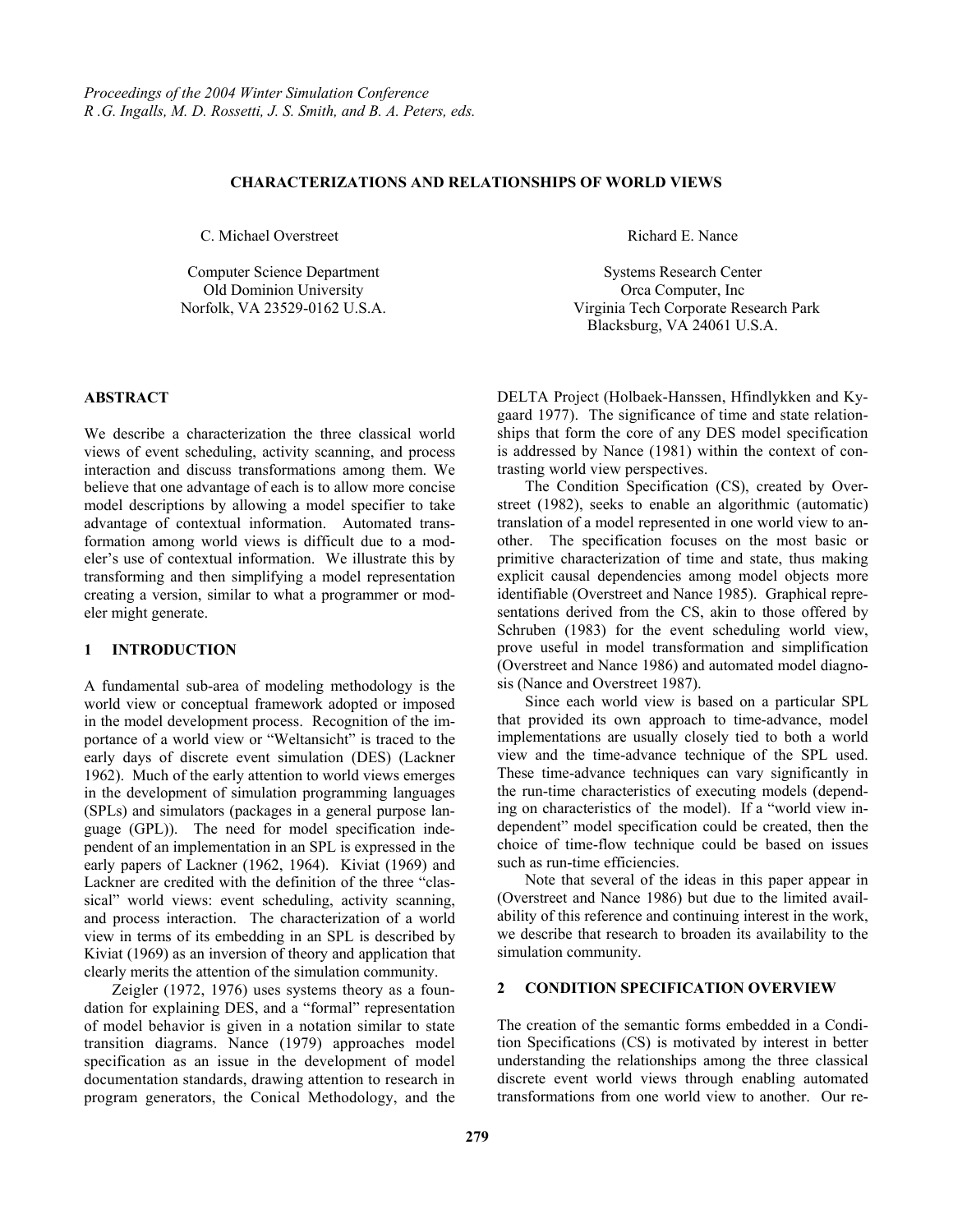search leads to the conviction that direct transformation is often made difficult or impossible because of implicit information (sometimes used by a modeler or programmer to simplify the implementation task) that may not occur in one world view but which must be explicit in another. For a transformation from one world view to any other to be completely automated, this implicit information must sometimes be represented explicitly in another world view representation and it may be difficult to determine. We provide examples of this in Section 5 with examples of world-view-based simplifications. The relevant point here is that the form and some of the semantic content required in a CS results from this transformation issue.

In a CS, a model is a collection of *Objects* and a collection of *Action Clusters* (ACs). Each object is composed of *attributes* and possibly additional objects. The attributes record part of the state of the object. Note that additional object state information may be used to improve run-time efficiency, support time management, or provide automated data collection, but this information may not explicitly appear in any AC. The additional objects, if any, complete the attribute definition for the composite object. The model itself is usually such a composite object. (We note that objects play no role in event scheduling or activity scanning representations and are used when generating process interaction representations.)

A collection of ACs defines the dynamic behavior of a model. Each AC consists of a boolean expression and a collection of actions (such as changing the value of an attribute or scheduling some future action). The actions of an AC are to occur whenever that AC's boolean expression, also called its condition, is TRUE. Thus the form of a CS is similar to the production rule approach to knowledge representation (Newell and Simon 1972). The CS approach has been described elsewhere (Overstreet and Nance 1985, Zeigler 1984, pp.353-358). While the treatment here is brief, it should be sufficient to follow the development. Some additional specifics of CSs are illustrated in the example in Section 3.

Zeigler discusses constructing a model specification by describing its "entity structure" (Zeigler 1984). The approach taken here is influenced by Zeigler's work, although exhibiting a significant departure. The objects in a CS do not provide a "partitioning" (in the mathematical sense) of the model like that of Zeigler's entity structure. We find the idea of objects providing a partition of the model into "disjoint submodels" (whatever that may mean) appealing and abandon this idea with reluctance. However, we find it necessary to do so when considering models with objects that participate in joint activities. To generate an acceptable specification in the process interaction world view automatically, the activities (and the state variables necessary to control the activities) may need to be associated with each of the objects participating in the activity. If this occurs, no partition is created.

### **2.1 Condition Specification Example**

We use the classical Machine Repairman model as an example of a CS and later to illustrate world view transformations. This model is from (Palm 1947) and (Cox and Smith 1961).

Informal Model Description: A single repairman services a group of *n* identical semiautomatic machines. Each machine requires periodic service based on a negative exponential random variable with parameter "meanUptime." The repairman starts in an idle location and, when one or more machines require service, the repairman travels to the closest failed machine. Service time for a machine follows a negative exponential distribution with parameter "mean-Repairtime." After servicing a machine, the repairman travels to the closest machine needing service or to the idle location to await the next service request. The closest machine is determined by minimal travel time. Travel time between any two machines or between the idle location and a machine is determined by a function evaluation.

An object specification for this model is provided in Figure 1. Each attribute is associated with one or more model objects and has a name and a type. The attribute types are typical of those available in many programming languages except for the addition of "time-based signal." A time-based signal is a boolean expressions, with its value changing from FALSE to TRUE due to the passage of simulation time.

| Object   | Attribute      | Type                          |
|----------|----------------|-------------------------------|
|          | systemTime     | nonnegative real              |
|          | n              | const pos integer             |
| environ- | maxRepairs     | const pos integer             |
| ment     | meanUptime     | const pos real                |
|          | meanRepairtime | const pos real                |
|          | initialization | time based signal             |
|          | n              | const pos integer             |
|          | maxRepairs     | const pos real                |
|          | meanUptime     | const pos real                |
|          | meanRepairtime | const pos real                |
| machine  | mach[1n]       | const 1n                      |
|          | failure        | time based signal             |
|          | arrMach        | time based signal             |
|          | endRepair      | time based signal             |
|          | numRepairs     | nonnegative integer           |
|          | failed[1n]     | boolean                       |
|          | maxRepairs     | const pos integer             |
|          | meanRepairtime | const pos real                |
|          | status         | $\{$ avail, travel, busy $\}$ |
| repair-  | location       | $\{idle, 1n\}$                |
| man      | endRepair      | time based signal             |
|          | arrMach        | time based signal             |
|          | numRepairs     | nonneg integer                |
|          | arrIdle        | time based signal             |

Figure 1: Machine Repairman Object Specification

Figure 2 contains ACs for the model; each AC consists of a name (used in the graphic representations of the next section), a condition, and a set of actions. Conceptually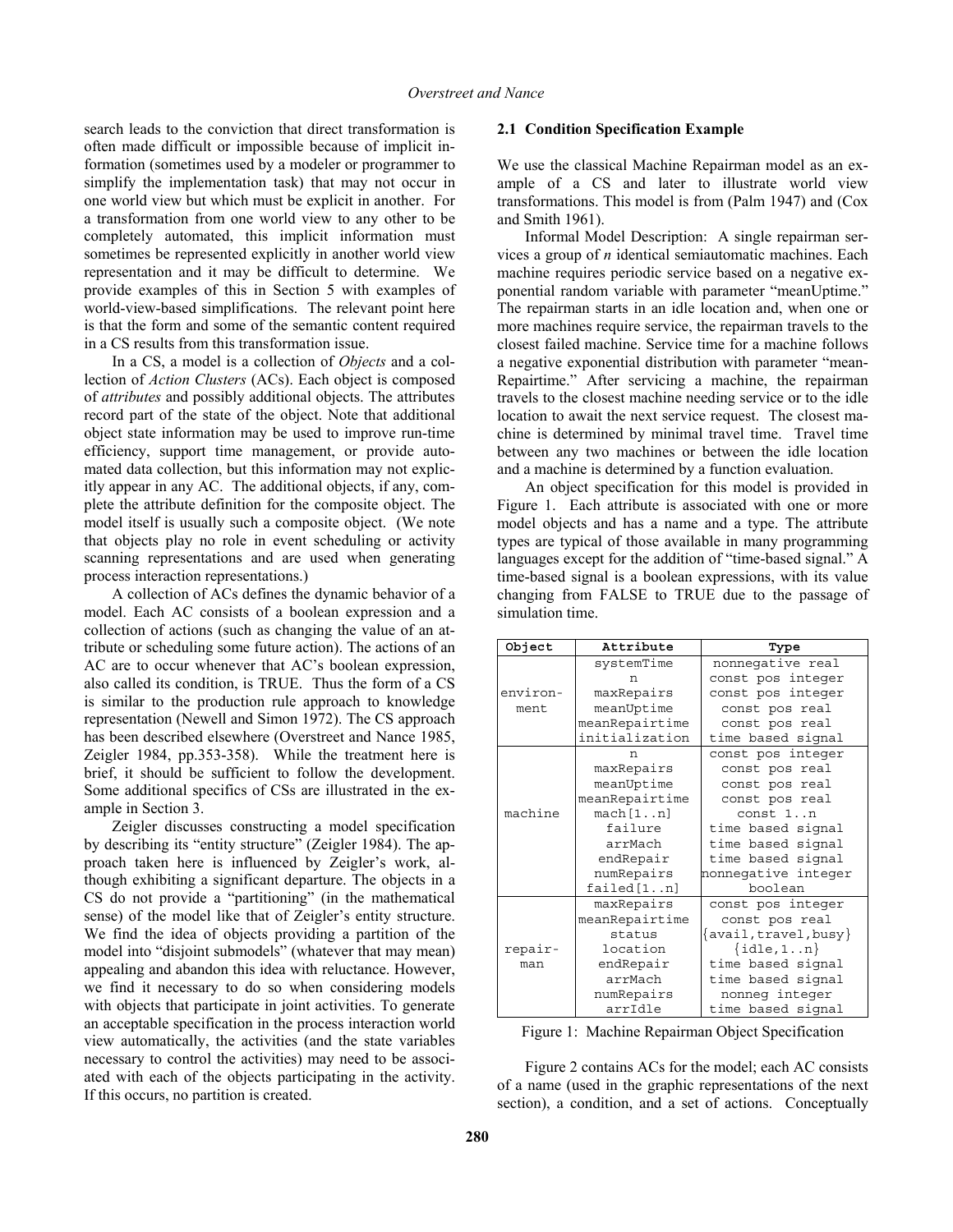(implementations may be quite different), whenever the condition of an AC becomes true, its associated actions are to occur. If multiple conditions can become true at the same instant and the actions are order-dependent, then this is considered a specification error and the conditions should be extended to resolve this. (This problem could also be resolved by associating a priority to resolve "ties" but that is not the approach we have taken.

| Action Cluster                                                                                    | Actions                                                                                                                                                                                                                                               |
|---------------------------------------------------------------------------------------------------|-------------------------------------------------------------------------------------------------------------------------------------------------------------------------------------------------------------------------------------------------------|
| Id:                                                                                               |                                                                                                                                                                                                                                                       |
| Condition                                                                                         |                                                                                                                                                                                                                                                       |
| initialization:<br>initialization                                                                 | INPUT n, maxRepairs,<br>meanUptime, meanRepairtime<br>CREATE (repairman)<br>FOR $i = 1$ TO n<br>CREATE (machine [i])<br>$mach[i] = i$<br>$mailed[i] = false$<br>SETALARM (failure,<br>negExp(meanUptime), i)<br>$numRepairs = 0$<br>$location = idle$ |
|                                                                                                   | $status = avail$                                                                                                                                                                                                                                      |
| termination:<br>numRepairs ><br>maxRepairs                                                        | STOP                                                                                                                                                                                                                                                  |
| failure(i):                                                                                       | $\overline{\text{fail}}$ ed[i] = true                                                                                                                                                                                                                 |
| failure                                                                                           |                                                                                                                                                                                                                                                       |
| begin repair(i):<br>arrMach                                                                       | SETALARM (endRepair,<br>negExp(meanRepairtime, i)<br>$status = busy$<br>$location = mach[i]$                                                                                                                                                          |
| end $repair(i)$ :                                                                                 | SETALARM (failure,                                                                                                                                                                                                                                    |
| endRepair                                                                                         | negExp(meanUptime), i)<br>$failed[i] = false$<br>$status = avail$                                                                                                                                                                                     |
|                                                                                                   | numPrepairs = numRepairs+1                                                                                                                                                                                                                            |
| travel to idle:<br>(FOR ALL i, NOT<br>failed[i]) AND<br>$status = avail$<br>AND location≠<br>idle | SETALARM (arrIdle,<br>travelTime(location, idle))<br>staus = travel                                                                                                                                                                                   |
| arrive idle:<br>arrIdle                                                                           | $status = avail$<br>location = idle                                                                                                                                                                                                                   |
| travel to mach:<br>$status = avail$<br>AND (FOR SOME i<br>failed[i])                              | SETALARM (arrMach, travelTime (<br>loction, mach[i]),<br>closestFaileMach(failed,<br>location))<br>status = travel                                                                                                                                    |

Figure 2: Machine Repairman Action Clusters

The SETALARM action has two or more parameters: the first names the time-based signal to be set, the second the time the alarm is to occur. Any subsequent parameters are used to pass values to any AC associated with that time-based signal.

To illustrate the semantics of Figure 2, the simulation stops when numRepairs is greater than maxRepairs (the termination AC); a "begin repair" occurs for some machine, whenever arrMach is true (that is, the repairman has arrived at a machine, an event scheduled by the "travel to mach" AC).

We omit the definitions of the functions closest-FailedMach which identifies the closest failed machine to the repairman's current location and the function travelTime that determines the travel time from the repairman's current location to a particular machine or the idle location.

#### **2.2 Action Cluster Interaction Graphs**

One advantage of a CS is that it can be used to deduce interactions among components of a specification. A representation that supports this analysis is an *Action Cluster Interaction Graph (ACIG)* (Overstreet 1982, pp. 130-131). In an ACIG, nodes represent ACs and directed edges the ability of one AC to directly cause the occurrence of another AC, that is, in an ACIG, an edge leads from AC 1 to AC 2 if the actions of AC 1 can cause the condition of AC 2 to become true either at the same instant AC 1 is activated or at a future instant (through a SETALARM action).

Figure 3 is the ACIG for the Machine Repairman example. In this figure, an AC that can cause another AC to occur in the same instant (that is, with no change in simulation time) is connected to it by a solid edge. If an AC directly causes another AC to occur at a future time (through a SETALARM action), the ACs are connected by a dashed edge.



Figure 3: Machine Repairman Action Cluster Graph

See (Overstreet and Nance 1985) for a discussion of how this graph can be generated from a CS and some of the interesting problems involved in this process. The graph is introduced here since representations in each of the three world views are generated from it in Section 4.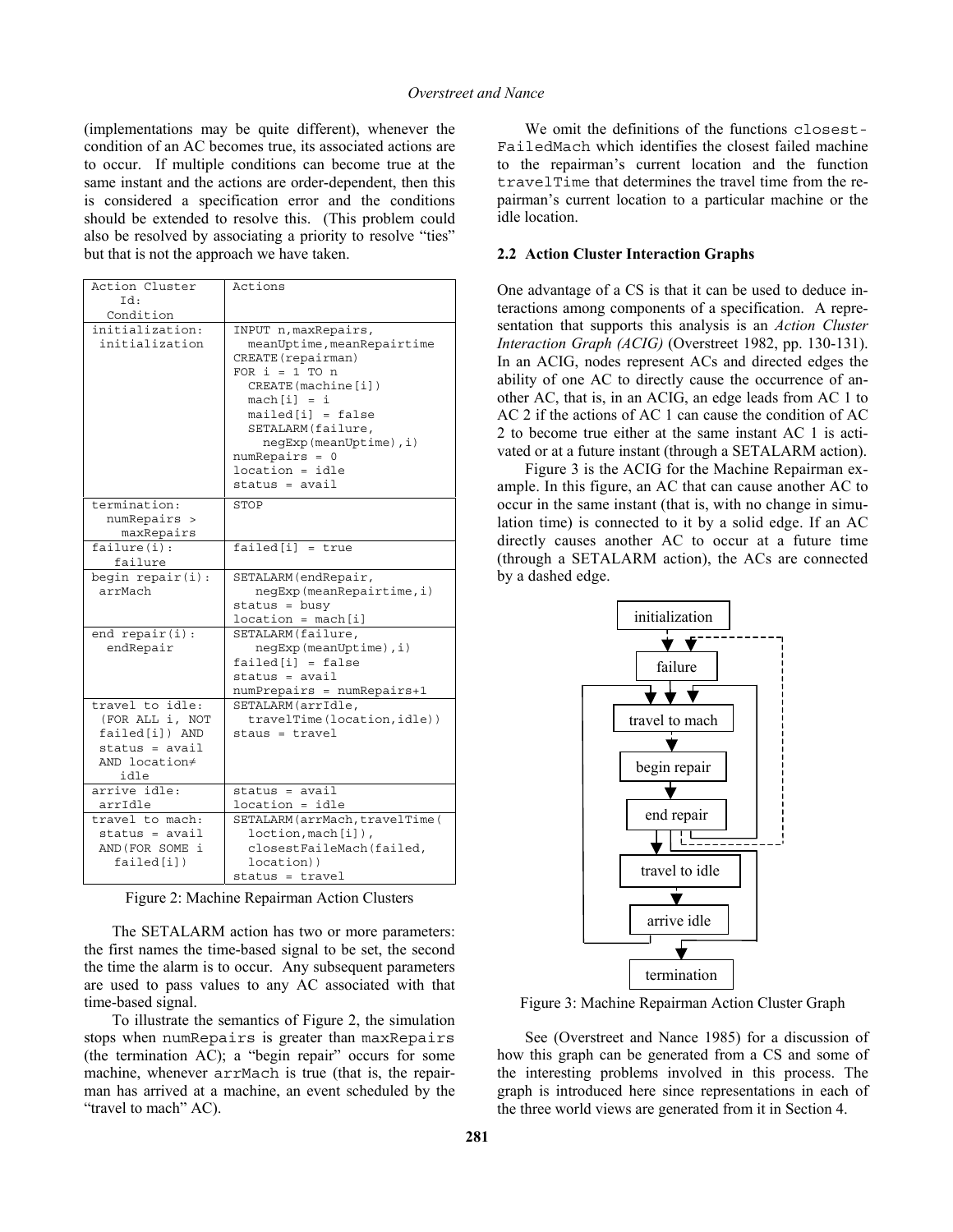### **3 INFORMAL CHARACTERIZATION OF WORLD VIEWS**

We do not attempt a formal characterization of the three world views, see (Zeigler 1976, Chapter 9) for a more formal approach). The characterization of each world view is based on our interpretation of the concepts found in SIMSCRIPT (Dimsdale and Markowitz 1964) for the event scheduling world view, in CSL (Buxton and Laski 1963) for the activity scanning world view, and in SIMULA (Dahl and Nygaard 1966) for the process interaction world view.

We base our ideas on world view as providing different types of locality. Locality is defined by Weinberg as "that property when all relevant parts of a program are found in the same place" (Weinberg 1971). Locality is generally regarded as a positive attribute by the software engineering community since software is usually more easily understood, reused and maintained if all the parts of a program that provide certain behaviors are linked in a readily identifiable manner.

Unfortunately, what is "relevant" highly depends on the issue of interest. Thus it is impossible for one arrangement of the source text of a specification or program) to exhibit locality for all possible questions that the source text might be accessed to answer.

We assert that each world view attempts to capture a different kind of locality:

- *Event scheduling* provides *locality of time*: each event routine in a model specification describes related actions that should always all occur in one instant.
- *Activity scanning* provides *locality of state*: each activity routine in a model specification describes all actions that should occur due to the model assuming a particular state (that is, due to a particular condition becoming true.)
- *Process interaction* provides *locality of object*: each process routine in a model specification describes the action sequence of a particular model object.

These characterizations are illustrated by the transformations in the next section.

# **4 WORLD VIEW TRANSFORMATIONS**

Transformations into each of the three world views can be treated as a two step process. First, appropriate subgraphs are generated from an ACIG, with different types of subgraphs for each world view. This can be done entirely automatically as described below. The second step simplifies each specification by use of precondition/postcondition analysis. The complexity of this step deserves the added discussion given below.

A CS contains three types of ACs:

- 1. *determined* if the attributes in the condition expression are all time-based signals,
- 2. *contingent* if the condition expression contains no attributes which are time-based signals, an
- 3. *mixed* if the conditions contains both time-based signal and non-time-based signal attributes. Thus the condition value for a determined AC depends only on the value of simulation time (at least, after the signal has been scheduled).

The simple transformation of a CS with mixed ACs into an equivalent specification with no mixed ACs is accomplished by the addition of attributes (Overstreet 1982). For the development that follows, it is convenient to assume that the specification contains no mixed ACs.

Each Condition Specification contains one special attribute, "initialization." The transformation algorithms discussed below are based, in part, on identifying those attributes that are time-based signals. For these algorithms, it is useful to treat the "initialization" attribute as both timebased (for event scheduling) and non-time-based (for activity scanning). This dual treatment is not unreasonable because it seems equally correct to regard initialization as occurring when system time is zero (it is a determined or time-based action) or as occurring because the model execution is initiated (a contingent action—the model should be initialized in every generation of sample behavior).

# **4.1 Event Scheduling**

In an event scheduling world view, a modeler first identifies actions that are scheduled (i.e., time-based) and then for each of the scheduled actions, everything else that might happen as a consequence of that action both at the same instant of time and at some point in the future. Thus for each determined action, a modeler identifies both contingent actions (which can occur as a result of the determined action and in the same instant) and additional determined actions that occur as a direct result of the original determined action. Each event specification then consists of one determined AC and a collection of contingent ACs that may be caused by it.

Given an ACIG for a model specification, determined actions are identified by those nodes with dashed input edges (using the notation of Figure 3) plus the initialization AC. The contingent actions which can occur in the same instant as each determined action and which can be caused by the determined action are identified by the solid edges leading from the determined node. These subgraphs, called *event subgraphs*, are easily generated from an ACIG. Each subgraph represents the sequence of actions of one event specification. Figure 4 contains the five event subgraphs for the Machine Repairman model.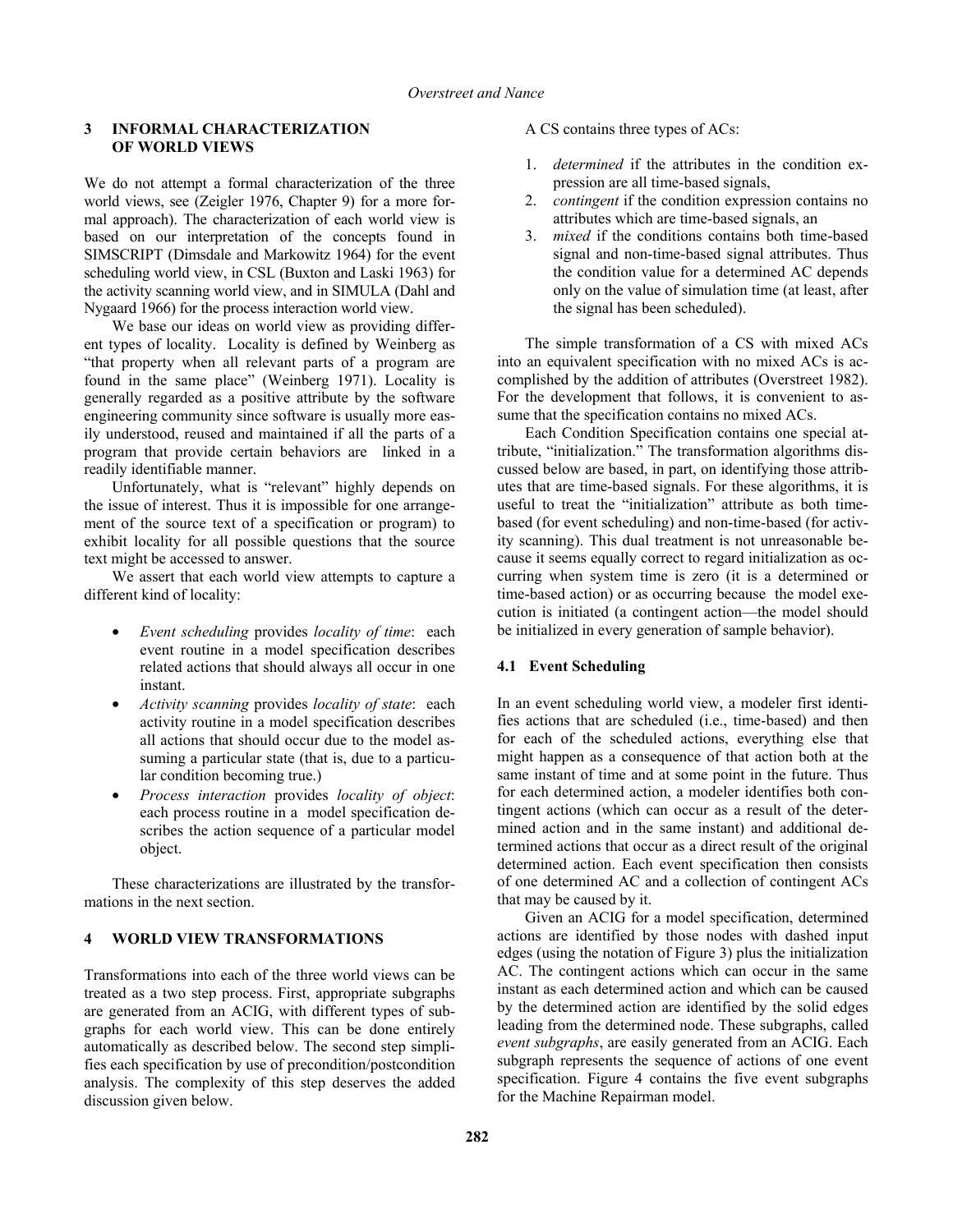### *Overstreet and Nance*



Figure 4: Machine Repairman Event Subgraphs

For the five event subgraphs, subgraph 1 contains the single AC "initialization." Subgraph 2 starts with the AC "failure," and, since a "failure" may cause a "travel to mach" to occur in the same instant (if the repairman is available), it also contains the AC "travel to mach." A "begin repair" can cause no other actions to occur in the same instant so the graph contains this single AC, but the "end repair" AC can cause either a "termination," a "travel to idle," or a "travel to mach" to occur in the same instant, so the subgraph contains all four ACs. As depicted in subgraph 5, the "arrive idle" AC can cause an instant "travel to mach."

# **4.2 Activity Scanning**

We assert that the use of an activity scan world view requires the modeler first to identify all conditions to which the model must respond other than those dependent strictly on the passage of simulation time. After identifying these conditions, the modeler specifies for each condition all actions that should occur unconditionally including actions that should occur at a future time. Each activity specification consists of one condition and a collection of actions which must all occur whenever that condition is TRUE.

Given an ACIG for a model specification, contingent actions are identified by those nodes with solid input edges (using the notation of Figure 3). The determined actions that can occur as a direct result of each contingent action are identified by the dashed edges leading from the contingent node. Thus subgraphs, called *activity subgraphs*, are easily generated in which each subgraph represents the sequence of actions for one activity specification. Figure 5 contains the activity subgraphs for the Machine Repairman model.

Activity subgraph 1 indicates that, once an "initialization" has occurred, a "failure" is scheduled to occur. Like wise, activity subgraph 2 indicates that once a "travel to



Figure 5: Machine Repairman Activity Subgraphs

mach" has occurred, a "begin repair," an "end repair," and a "failure" must necessarily occur (unless the simulation is terminated). From subgraph 3, the "travel to idle" results in an "arrive idle," and a "termination" results in no other actions.

# **4.3 Process Interaction**

We assert that a process interaction world view requires the modeler first to identify all model objects whose action sequences must be defined. Subsequently, the modeler specifies the sequence of actions for each object.

The object specification, illustrated in Section 2, associates each attribute with one or more objects, from which each AC can be associated with one or more model objects. Each AC is associated with each model object if the object contains an attribute (1) that occurs in the AC condition, or (2) that the AC alters.

After this association of objects and ACs is complete, subgraphs are generated to represent the action sequences of each object. Each process subgraph contains all nodes that represent the ACs associated with that object and the edges of the ACIG connecting those nodes. These subgraphs, called *process subgraph*s, also provide sequencing of the object actions. Figure 6 contains the process subgraphs for the Machine Repairman model.

This model has three process subgraphs, one for each object. Although each process subgraph normally depicts the sequence of possible actions for some model object, complete sequencing of actions may not be provided. For example, for this model, the process subgraph for the environment, subgraph 1, consists of two ACs, "initialization" and "termination" and the graph is not connected. This is not unusual for an environment object (which often contains only initialization and termination ACs), but unconnected process subgraphs can also occur for other model objects. The other two subgraphs for the machine and repairman objects do depict action sequences for the objects and nicely reveal the cyclical behavior of each.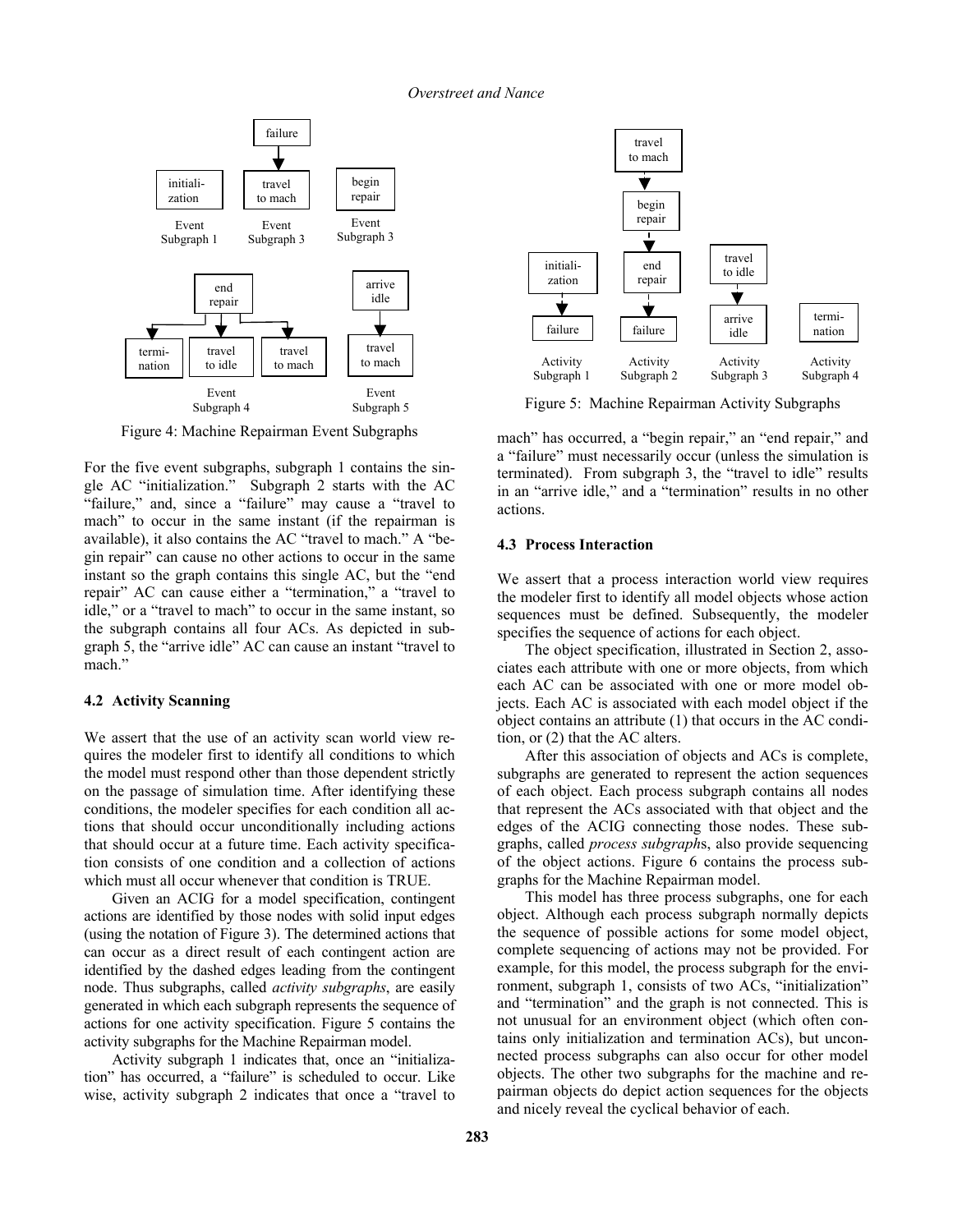

Figure 6: Machine Repairman Process Subgraphs

For each of these transformations, the union of the set of nodes in the subgraphs may not be the complete set of nodes in the original ACIG since some nodes may appear in no generated subgraph. Surprisingly, this is not a problem for generating transformations since for each of the three world view transformations, any node not included in any of the world view subgraphs cannot occur in any execution based on the CS (Overstreet 1982). The action cluster associated with any unincluded node likely indicates a specification error, though it can be deleted from the specification without affecting model behavior defined by the rest of the specification.

### **5 WORLD VIEW BASED SIMPLIFICATION**

Each individual event, activity, and process specification resulting from the above graphs can potentially be simplified by removal of unnecessary tests or actions and simplification of some control structure. This is an important part of the transformation process, for it allows the resulting specifications to take additional advantage of the representational advantages of a target world view. Effective automation of this simplification is possible; Puthoff (1990) describes an expert system that performs this task for CSs. Nance, Overstreet and Page (1999) describe improved execution performance for several simulation models based on the improvements found by Puthoff's expert system.

### **5.1 Precondition/Postcondition Simplification**

All simplifications illustrated here are the result of a pre/post condition analysis for sequences of model actions. The condition expressions for each AC should define a minimal precondition for the actions of that cluster. Each subgraph, whether event, activity, or process, defines a sequence of model actions. Analysis of the actions of each sequence allows formulation of postconditions for each AC. Comparison of the postcondition of an AC with the precondition of each of its successors (as identified by the appropriate subgraph) provides one basis for simplification of the specification.

Several types of the possible world-view-based simplifications are illustrated through an example. Consider a specification of the End Repair event following an event scheduling world view. A direct transformation (without any simplification) of the ACs into an event specification is presented in Figure 7. Lines 1 through 4 are from the End Repair AC, lines 5 and 6 from "termination," lines 7 through 9 from "travel to idle," and lines 10 through 13 from "travel to mach."

```
EVENT end repair(i:1..n) 
1: SETALARM(failure,negExp(mean_uptime),i) 
2: failed[i] = FALSE 
3: status = avail 
4: numRepairs = numRepairs+1 
5: WHILE(numRepairs>maxRepairs) 
6: STOP 
7: WHILE((FORALL i IN 1..n, NOT failed[i]) 
AND 
      status=avail AND location≠idle){ 
8: SETALARM(arrIdle, travelTime(location,
        idle)) 
9: status = travel 
 } 
10:WHILE(status=avail AND 
 (FOR SOME i IN 1..n, failed[i]))11: SETALARM(arrMach,traveltime(location, 
    mach),closestFailedMach(failed, 
    location)) 
12: status = travel 
  }
```
Figure 7: End Repair Event Specification–Unsimplified

Note that the condition of each contingent AC becomes the condition for a "while" construct. A "while" is required rather than an "if" since the actions of the AC should be repeated as long as its condition is satisfied.

Several types of simplification of this specification are possible. For this event specification, all WHILE constructs have been replaced with noniterative constructs (the simplified specification is presented in Figure 8). For the "travel to idle" and "travel to mach" ACs, replacement can be done since an action of each changes the value of the condition to FALSE. For example, in Figure 7, the condition of line 7 specifies that status must have the value "avail," but line 9 sets its value to "travel." In the case of the "termination" AC, lines 5 and 6 of Figure 7, the STOP action of line 6 implies that the condition of the AC need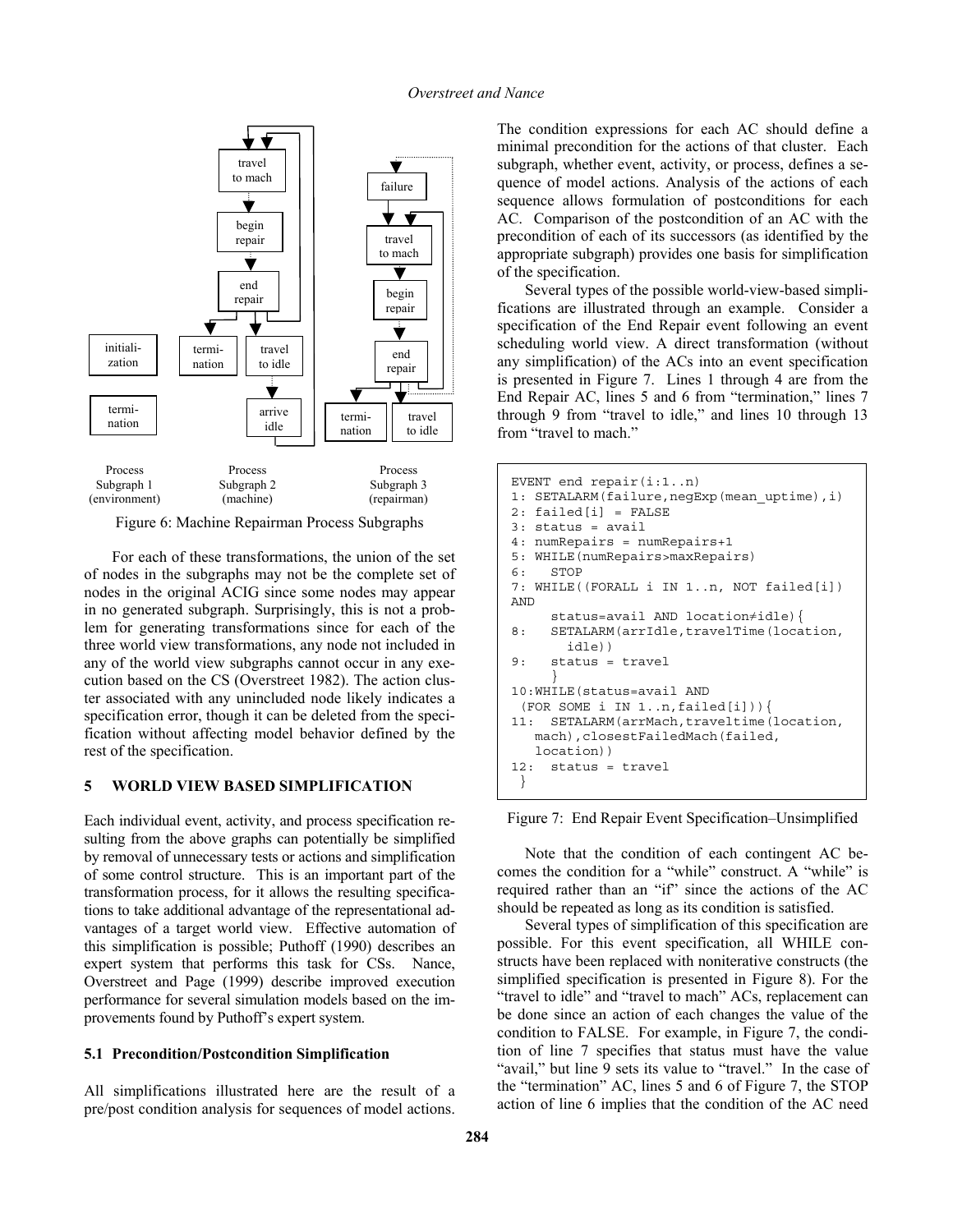not be reevaluated. Thus a postcondition of these ACs implies that their precondition is not satisfied without some further model action.

```
 EVENT end repair(i:1..n) 
1: SCHEDULE(failure,negExp(meanUptime),i) 
2: failed(i)=FALSE 
3: num_repairs = num_repairs+1 
4: IF num_repairs>max_repairs 
5: STOP 
6: IF FOR ALL i IN 1..n NOT failed[i] 
7: SCHEDULE(arrIdle,travelTime( 
          locationIdle)) 
     ELSE 
8: SCHEDULE(arrMach,travelTime(location,
          mach),closestFailedMach(failed, 
          location)) 
9: status := travel
```
Figure 8: End Repair Event Specification–Simplified

Another obvious simplification is possible when an action of a preceding AC eliminates the necessity of testing the value of an attribute in the condition of a successor AC. This happens several times in this event specification. In line 3 of Figure 7, status is set to "avail" thus, its value need not be explicitly tested in the conditions of 7 and 10.

The validity of eliminating the test of the value of location of line 7 is more difficult to justify, but still results from a postcondition of the "end repair" AC. A partial analysis, to illustrate the process, follows. Unlike the simplifications of the test for status in lines 7 and 10, the value of location is not altered by the "end repair" AC. But a precondition for the occurrence of "end repair" is that location not have the value "idle." This condition is satisfied since (1) the value of location is only altered by the "begin repair" and "arrive idle" ACs, (2) an "end repair" can only occur after a "begin repair" (since this is the only place the "endRepair" alarm is set), (3) the value of location is not "idle" after the "begin repair" action, and (4) an "arrive idle" cannot occur between a "begin repair" and "end repair" (so that the value of location cannot be altered before the "end repair" occurs).

Two other simplifications are made in producing Figure 8. First, the two conditions in lines 7 and 10 of Figure 7 are such that if one is true, the other is false, so the two WHILEs become an IF-THEN-ELSE construct. Secondly, the action of line 3 of Figure 7 has been eliminated. This is valid since, if the model execution does not terminate, the value of status will be changed to "travel" either in lines 9 or 12 since these two alternatives are part of an IF-THEN-ELSE action. So setting it the value of status to "avail" is obviated.

The result of these simplifications is presented in Figure 8. SETALARMs are replaced with SCHEDULEs so that the syntax looks more like an event scheduling language. Because of space constraints, the additional simplifications to complete the event scheduling specification are omitted.

The process for each of the three world views transformations is similar and consists of deriving postconditions for sequences of ACs and comparing them with preconditions of other ACs. In general, the transformations involve reorganizing provided aggregates of model actions and tests into different groupings, followed by elimination of resultant redundancies in each new grouping. The simplifications are desirable if the resulting specification is to take full advantage of the target world view

While some simplifications are easily automated, others appear complex. Our experience in this area indicates that the automated discovery of some simplifications requires a robust theorem proving system; the simplification of line 7 of Figure 7 provides an example. The proof that it is not necessary to consider the value of "location" is not trivially derived. Identifying such properties of a specification automatically can be difficult or even impossible; no *a priori* bound for the complexity can be established.

# **5.2 Impact of Simplifications**

We believe that modelers, in producing both specifications and implementations, intuitively use something like pre/postcondition analysis. They sometimes omit model actions and tests for parts of preconditions (and sometimes entire preconditions) when they know that the tests or actions are unnecessary. It seems likely that these omissions can be based on more than what we have illustrated in the above example (where all are based on analysis of the provided specification); modelers may also draw both on their deep knowledge of possible behaviors of a simulated system and on their understanding of implementation details of a supporting simulation tool.

Each eliminated test and action becomes implicit in the resulting representation. However in another world view, this implicit test or action may require explicit representation. A direct transformation from one world view to another can require discovery of what was omitted by a specifier or programmer. This poses a problem so formidable that we suspect no general algorithm for direct world view transformations can be constructed.

A converse issue, in a sense, is the challenge of the developer of the translator from the model specification to the model implementation (the executable program). The CS as a specification tool is focused correctly on *what* behavior is intended. The implementation describing *how* that behavior is achieved requires additional resolution of abstraction and considerably more detail as discussed in (Page and Nance 1999). Automatic translation from the CS, or any other specification language representation, forces the translator writer to make assumptions and decisions that should include the potential application domain(s), the users of the model development environment, and the likely costs incurred in experimental use.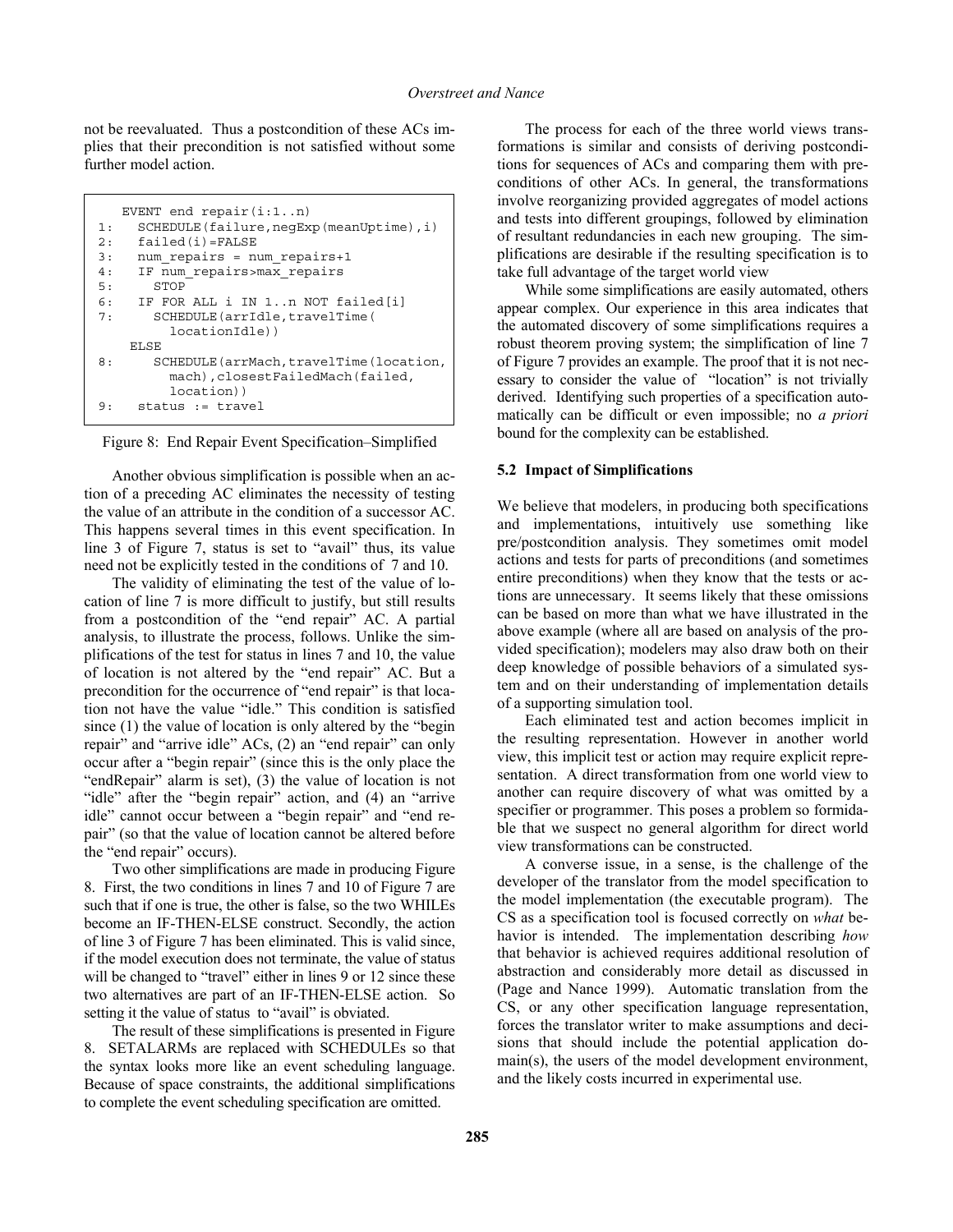### **6 SUMMARY**

In other places (Overstreet and Nance 1984, 1987), we have discussed supporting the model specification process by providing analysis tools to evaluate a model specification during development. The traditional world views produce model specifications with embedded implicit knowledge that can simplify the specification process but at the price of inhibiting or preventing assistance through analysis. The benefits of model analysis are still being explored.

The characterization of each world view as providing a different type of locality reflects our view that no single world view is necessarily superior to any other for simulation modeling in general. This lack of superiority is due in part to the significant variation in model simplification possible with each world view that is due to properties of the model being specified. The choice of the "proper" world view for a particular model can impressively reduce the task of specifying model behavior due to the variation in implicit actions and conditions possible within each world view.

The fact that each world view encourages omission (at least in terms of how much must be included in the specifications) appears to make direct translation among the various world views impossible. Automated translation from a more basic form, a Condition Specification, into representations that take advantage of each of the three world views is instructive in identifying some benefits of each world view. The CS's ability to support multiple world views, it's enabling of significant model analysis for both error detection and identification of some revealing model characteristics, and the ability to create efficient run-time implementations directly from it makes the CS an useful tool for model specification.

### **REFERENCES**

- Buxton, J. N. and J. G. Laski. 1963. Control and simulation language. *The Computer Journal* 5: 194-199.
- Cox, D. R. and W. L. Smith. 1961.*Queues*. Methuen and Company, Inc.
- Dahl, O. Nygaard. 1966. SIMULA–an ALGOL based simulation language. *Communications of the ACM*. 9 (9):349-395.
- Dimsdale, B. and H. M. Markowitz 1964. A description of the SIMSCRIPT language, *IBM Systems Journal* 3(1): 57-67.
- Holbaek-Hanssen, E., P. Hfindlykken, and K. Nygaard, 1977. System description and the DELTA language, DELTA project report no. 4. Second printing. Norwegian Computing Center.
- Kiviat, P. J. 1969. Digital computer simulation: Computer programming languages. RAND Memo. RM-5883- PR, RAND Corporation, Santa Monica, California.
- Lackner, M. R. 1962. Toward a general simulation capability. In *Proceedings of the SJCC*, 3. San Francisco, California.
- Lackner, M. R. 1964. Digital simulation and system theory. System Development Corporation, SDC SP-12, Santa Monica, California.
- Nance, R. E. 1979. Model representation in discrete event simulation: Prospects for developing documentation standards. In *Current issues in computer simulation*, ed. N. Adam and A. Dogramaci, New York, Academic Press.
- Nance, R. E. 1981. The time and state relationships in simulation modeling. *Communications ACM* 24(4): 173-179.
- Nance, R. E. 1996. A history of discrete event simulation programming languages. In *History of Programming Languages*, eds. T. J. Bergin and R. G. Gibson, 369- 427. New York: Association for Computing Machinery Press and Addison-Wesley Publishing Company.
- Nance, R. E. and C. M. Overstreet, 1987. Diagnostic assistance using digraph representations of discrete event simulation model specifications, *Transactions of the Society for Computer Simulation* 4 (1): 33-57.
- Nance, R. E., C. M. Overstreet, and E. H. Page, 1999. Redundancy in model specifications for discrete event simulation, *ACM Transaction on Modeling and Computer Simulation*, 9(3): 254-281.
- Newell, A. and H. A. Simon. 1972. *Human Problem Solving,* Prentice-Hall, Inc., Inglewood Cliffs, NY, 22-33.
- Overstreet, C. M. 1982. Model specification and analysis for discrete event simulation. Doctoral dissertation, Virginia Polytechnic Institute & State University, Blacksburg, Virginia.
- Overstreet, C. M. and R. E. Nance, 1985. A specification language to assist in analysis of discrete event simulation models. *Communications AC,* 28(2): 190-201.
- Overstreet, C. M. and R. E. Nance, 1986. World View Based Discrete Event Model Simplification, *in Modelling and Simulation Methodology in the Artificial Intelligence Era*, North-Holland Publishing Co., Amsterdam, The Netherlands, ed. M. Elzas, T. Oren, B. Zeigler, 165-179.
- Page, E. H. and R. E. Nance, 1999, Incorporating support for model execution within the condition specification, *Transactions of the Society for Computer Simulation International,* 16(2)*, 47-62.*
- Palm, D. C., 1947. The distribution of repairmen in servicing automatic machines*, Industritidningen Norden*, 175(75). (Swedish).
- Puthoff, F. A., 1990. The model analyzer: prototyping the diagnosis of discrete event model specification, M. S. Thesis, Department of Computer Science, Virginia Tech, Blacksburg, VA.
- Schruben, L. M. 1983. Simulation modeling with event graphs. *Communications ACM,* 26(11): 957-963.
- Weinberg, G. M. 1971. *The Psychology of Computer Programming*, Van Nostrand Reinhold, New York. 229.